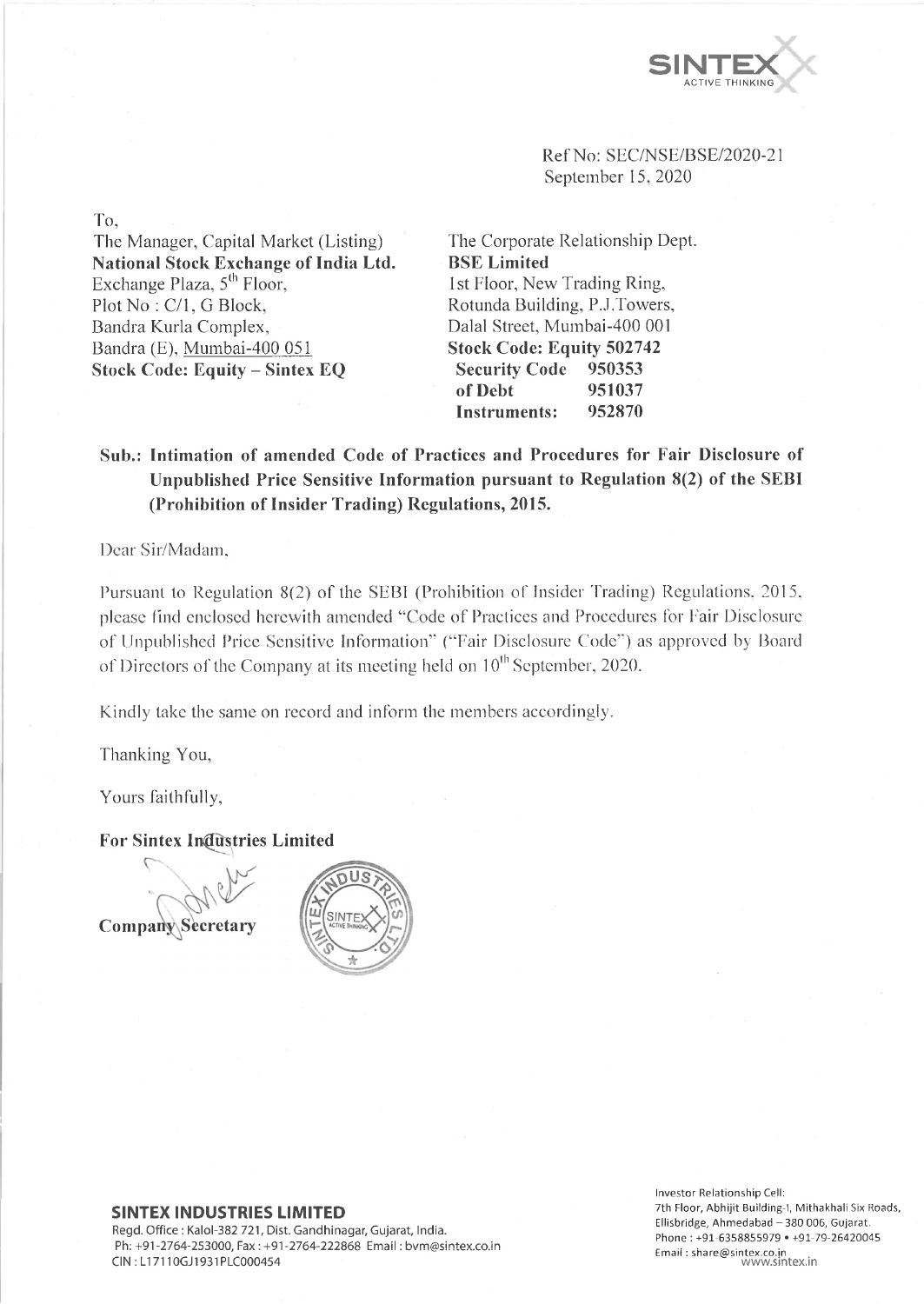

# **SINTEX INDUSTRIES LIMITED**

**CIN:**L17110GJ1931PLC000454 (A Public Limited Company incorporated under the Companies Act) **Registered Office:** Kalol (N.G.) - 382 721 Dist. Gandhinagar

**Phone No.:** +91-2764-253000, **Web site:** [www.sintex.in](http://www.sintex.in)

## **CODE OF PRACTICES AND PROCEDURES FOR FAIR DISCLOSURE OF UNPUBLISHED PRICE SENSITIVE INFORMATION**

# **[Under Regulation 8(1) read with Regulation 3 of The SEBI (Prohibition of Insider Trading) Regulations, 2015]**

## **1. INTRODUCTION:**

- 1.1 The Board of Directors of Sintex Industries Limited (hereinafter referred to as **"The Company")** adopted the "Code of Practices and Procedures for Fair Disclosure of Unpublished Price Sensitive Information" pursuant to Regulation 8(1) of The SEBI (Prohibition of Insider Trading) Regulations, 2015 w.e.f. 7<sup>th</sup> May, 2015.
- 1.2 Pursuant to the amendments in The SEBI (Prohibition of Insider Trading) Regulations, 2015 vide The SEBI (Prohibition of Insider Trading) (Amendment) Regulations, 2018 effective from 1st April, 2019, the Company is required to make a policy for determination of "Legitimate Purposes" as a part of "Code of Practices and Procedures for Fair Disclosure of Unpublished Price Sensitive Information" formulated under Regulation 8(1) of the SEBI (Prohibition of Insider Trading) Regulations, 2015 **("PIT Regulations").**
- 1.3 Accordingly, the Board of Directors of the Company has adopted this new code of Practices and Procedures for Fair Disclosure of Unpublished Price Sensitive Information("UPSI")("Fair **Disclosure Code")** incorporating a policy for determination of "Legitimate Purposes" in its meeting held on 24<sup>th</sup> January, 2019 which will be effective w.e.f. 01<sup>st</sup> April, 2019.

## **2. PRINCIPLES OF FAIR DISCLOSURE:**

The Company has adopted the following principles of fair disclosure in order to adhere to each of the principles set out in Schedule A of PIT Regulations:

- 2.1 The Company shall ensure prompt public disclosure of Unpublished Price Sensitive Information that may impact price discovery no sooner than credible and concrete information comes into being in order to make such information generally available.
- 2.2 The Company shall ensure a uniform and universal dissemination of Unpublished Price Sensitive Information to avoid selective disclosure.
- 2.3 The Compliance Officer of the Company, Mr. Hitesh T. Mehta, Company secretary of the Company shall act as the Chief Investor Relations Officer of the Company under SEBI (Prohibition of Insider Trading) Regulations, 2015 to deal with dissemination of information and disclosure of Unpublished Price Sensitive Information.



- 2.4 The Company shall ensure prompt dissemination of unpublished price sensitive information that gets disclosed selectively, inadvertently or otherwise to make such information generally available.
- 2.5 The Company shall ensure appropriate and fair response to queries on news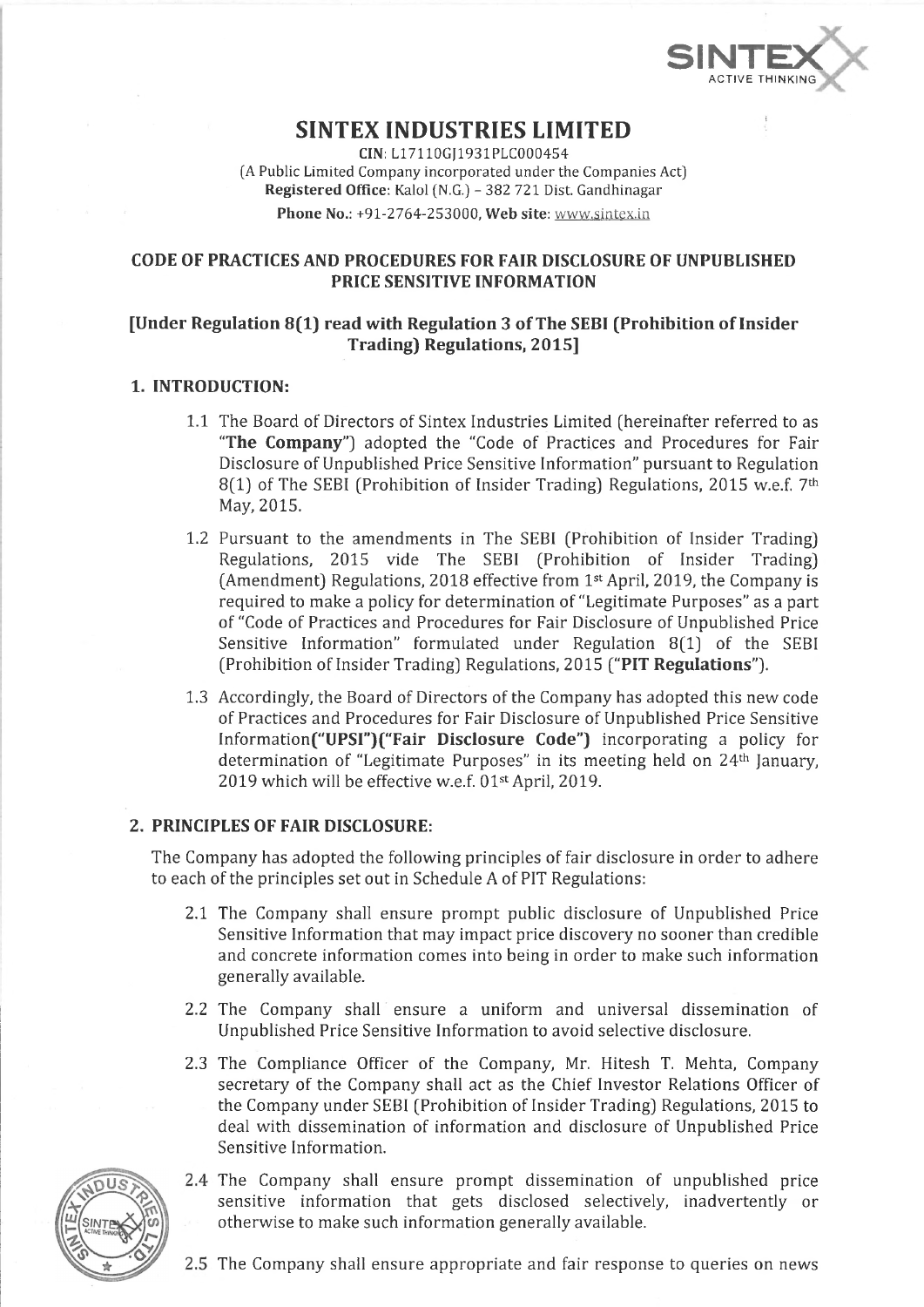

reports and requests for verification of market rumours by regulatory authorities.

- 2.6 The Company shall ensure that information shared with analysts and research personnel, if any, is not unpublished price sensitive information.
- 2.7 The Company shall develop best practices to make transcripts or records of proceedings of meetings with analysts and other investor relations conferences on the official website to ensure official confirmation and documentation of disclosures made.
- 2.8 The Company shall ensure the handling all unpublished price sensitive information on a need to know basis.

# **3. POLICY FOR DETERMINATION OF LEGITIMATE PURPOSES AS PER REGULATION 3 (2A) OF THE SEBI (PROHIBITION OF INSIDER TRADING) REGULATIONS, 2015:**

3.1 **Purpose of the Policy:** This policy is for the purpose of taking care about Communication or Procurement of UPSI.

## 3.2 **Communication of UPSI:**

An insider as defined in Regulation 2(g) of the PIT Regulations shall not:

- Communicate, provide, or allow access to any UPSI, relating to the Company or securities of the Company listed with stock exchanges, to any person including other insiders except where such communication is in furtherance of legitimate purposes, performance of duties or discharge of legal obligations.
- It is an obligation on all insiders who are essentially persons in possession of UPSI to handle such information with care and to deal with the information with them when transacting their business strictly on a need-to-know basis.

## 3.3 **Procurement of UPSI:**

- No person shall procure from or cause the communication by any insider of UPSI, relating to the company or securities of the Company, except in furtherance of legitimate purposes, performance of duties or discharge of legal obligations.
- It is intended to impose a prohibition on unlawfully procuring possession of UPSI from Insider or the Company.
- Inducement and procurement of UPSI not in furtherance of one's legitimate duties and discharge of obligations would be considered as illegal under the PIT Regulation.

## 3.4 **Meaning of Legitimate Purpose:**

- 
- **"Legitimate Purpose"** shall include sharing or communication of UPSI in the ordinary course of business by an Insider with the partners, collaborators, lenders, customers, suppliers, merchant bankers, legal advisors, auditors, insolvency professionals or other advisors or consultants(hereinafter referred to as **"Third Parties").** However, such sharing of UPSI should not be carried out to evade or circumvent the prohibitions of the PIT Regulations.